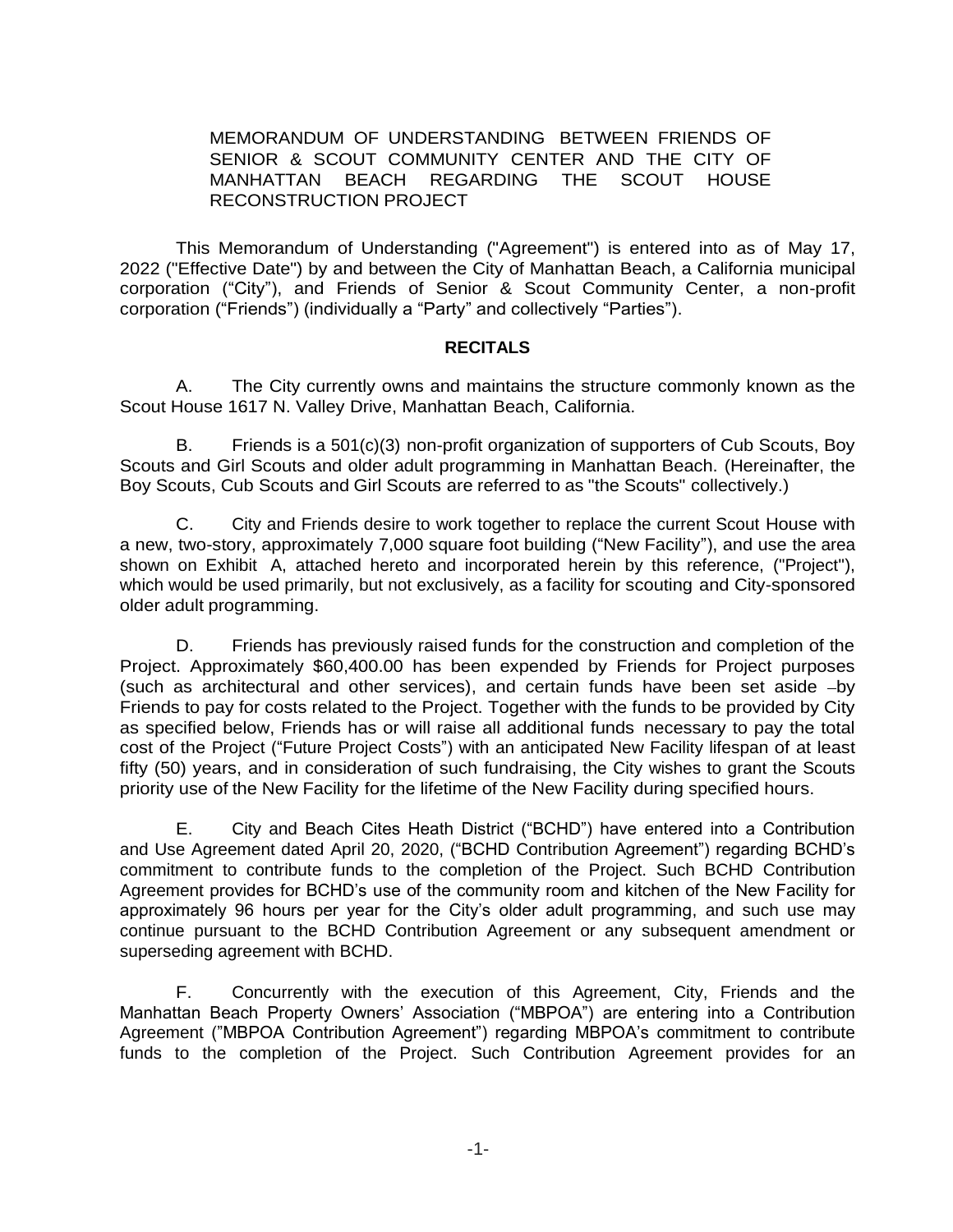approximately 1,000 square foot space to be used exclusively by older adults ("Older Adult Space"), as well as use of other portions of the New Facility at specified times.

NOW THEREFORE, IN CONSIDERATION OF THE PARTIES' PERFORMANCE OF THE PROMISES, COVENANTS, AND CONDITIONS STATED HEREIN, THE PARTIES AGREE AS FOLLOWS:

1. **Fundraising by Friends.** Prior to Project Commencement (as defined below), Friends will contribute an amount of at least \$2,290,000.00 into a restricted account (the "Account") established by City at Union Bank (or other bank mutually approved by the Parties). Such funds shall be released or otherwise withdrawn by City periodically (no more often than monthly) to pay for Future Project Costs on a progress basis as reasonably requested by City, with prior written notice to Friends. Friends shall not be required to approve any such disbursement unless the costs increase over the Final Future Project Costs as described below. The Parties agree to execute and deliver all documentation reasonably required to cause the release of the funds held in the Account as needed to pay for the Final Future Project Costs.

2. City Contribution. City agrees to fund up to \$2,899,540.00 to pay for Future Project Costs ("City Contribution"). City Contribution may take the form of cash contributions, direct payments to consultants and/or payment of permit, inspection and other City fees that would otherwise be assessed on the Project. Such funds shall be disbursed *pari passu* with the funds deposited by Friends into the Account to pay for Future Project Costs on a progress payment basis. In addition, and not as part of the City Contribution, City shall be responsible for any infrastructure not part of the approved Plans as defined below.

3. Sources of Funds. Attached as Exhibit B, and incorporated herein by this reference, is a table showing the source of all funds now anticipated to be used to pay for Future Project Costs, including the amounts described in Section 1 and Section 2, which table may be updated upon mutual written agreement of the Parties without amending this Agreement.

4. Plan Review. Friends has retained the architectural firm of Tomaro Design Group ("Architect") to provide design and planning services for the Project. Architect has formulated plans and specifications for the Project (the "Preliminary Plans") that have been submitted to the City for review to determine compliance with all laws applicable to a facility to be owned by City. The City Engineering Division will review the Plans from a City ownership and capital construction standpoint; the City Planning Division will review for compliance with zoning requirements; the City Building and Safety Division will review for compliance with Building Code and accessibility requirements; and the Fire Department will review for compliance with Fire Code requirements. Thus, the City will review the Project both as the owner of the Project and as the regulatory agency overseeing the Project. The Parties anticipate that Architect will formulate and submit to City more detailed plans and specifications ("Plans") as follows:

4.1. 35% Completion (Schematic Design): The City will review the Plans and total estimated Project Costs, provide to Friends any corrections or changes, and provide a status report to the City Council as to the proposed Plans, and the estimated Future Project Costs. The City Council reserves the right to change the Plans.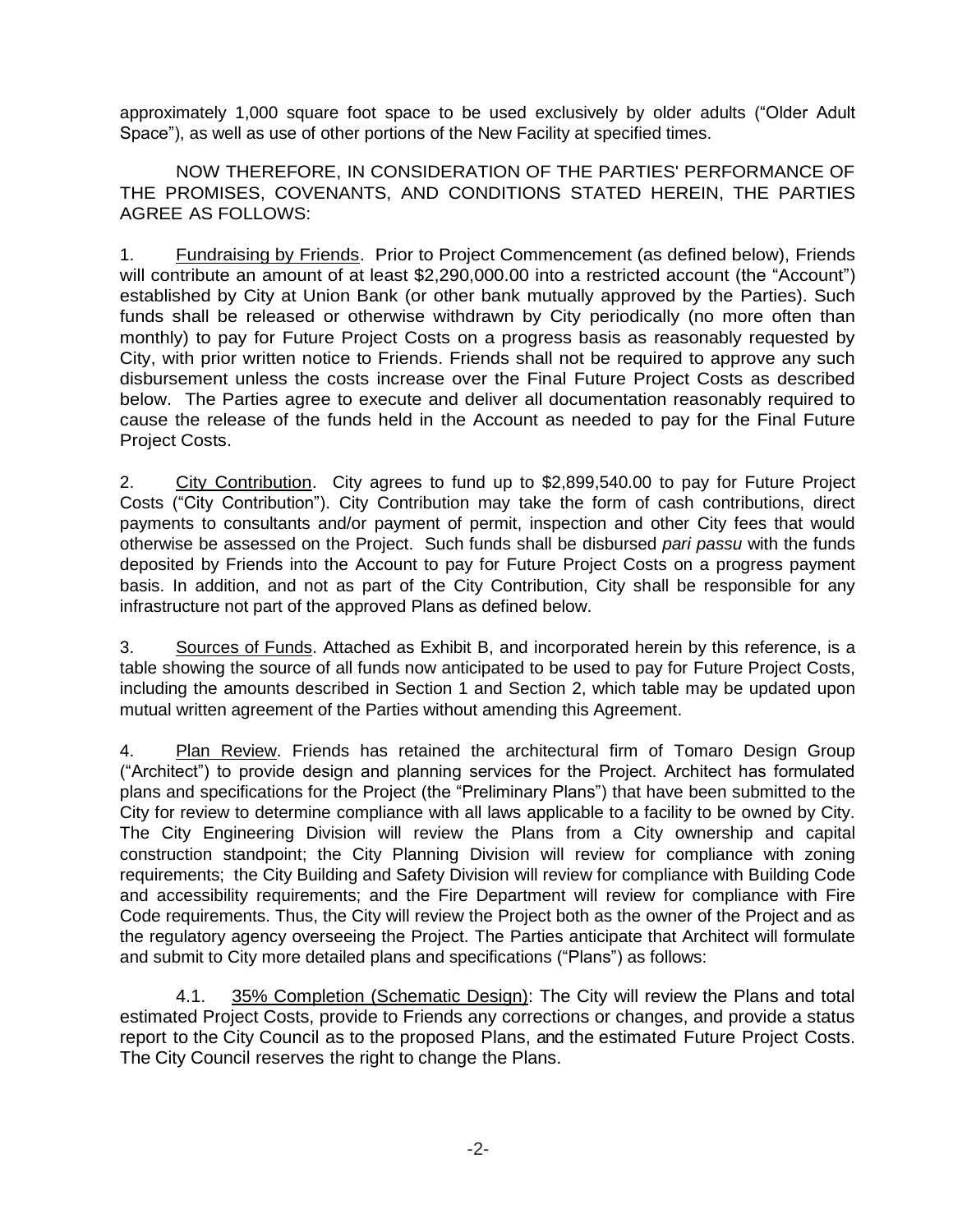4.2. 65% Completion (Detailed Design): The City will review the Plans and total estimated Future Project Costs, provide to Friends any corrections or changes, and provide a status report to the City Manager as to the proposed Plans and the estimated Future Project Costs.

4.3. 95% Completion (Construction Documents: The City will review the Plans and total estimated Future Project Costs, provide to Friends any corrections or changes, and provide a status report to the City Manager and Friends as to the proposed Plans, and the estimated Future Project Costs.

4.4. 100% Completion: The City will review the Plans and total estimated Future Project Costs, provide to Friends any corrections or changes, and provide a staff report to the City Council as to the final Plans, the final estimated Future Project Costs, and the amount of funds in the Account. In the event there are sufficient funds in the Account, the City Council may approve the Plans and authorize next steps in the Project.

City shall use its best efforts to complete all reviews and approvals as expeditiously as possible.

5. California Environmental Quality Act Review and Local Coastal Plan Compliance. Friends shall submit a Project description to the City. Upon receipt of the Project description, final Plans and any other necessary information or documentation, City shall commence California Environmental Quality Act ("CEQA") and Local Coastal Plan (LCP") compliance review.

6. Bids and Final Project Cost. Upon approval of the final Plans and completion of all required reviews and approvals, City shall undertake a bidding process in compliance with applicable law to determine the lowest bid for the construction of the Project from a responsible and responsive construction company. Upon receipt of bids, staff shall provide a total final project cost ("Final Project Cost") to Friends. The Final Project Cost includes, but is not limited to, the lowest responsive and responsible bid, construction management, in-house inspection, plan check and permitting fees, costs associated with CEQA compliance (including analysis and mitigation measures) and a 15% construction contingency amount.

6.1. In the event the amount of funds in the Account is at least equal to the Final Project Cost, City staff shall place the Project on a City Council agenda for Council consideration to award a construction contract for the Project (the "Construction Contract").

6.2. In the event the lowest bid exceeds the amount of funds deposited in the Account, City will be under no obligation to award the Construction Contract for the Project, unless Friends agrees to deposit into the Account the additional amount necessary to match the Final Project Cost. If Friends does not deposit such amount within 180 days of notification that there are insufficient funds in the Account to match the Total Project Cost, the Parties will meet in good faith to consider whether to abandon the Project or other alternatives.

6.3. In the event that the contingency amount is not fully expended, the remaining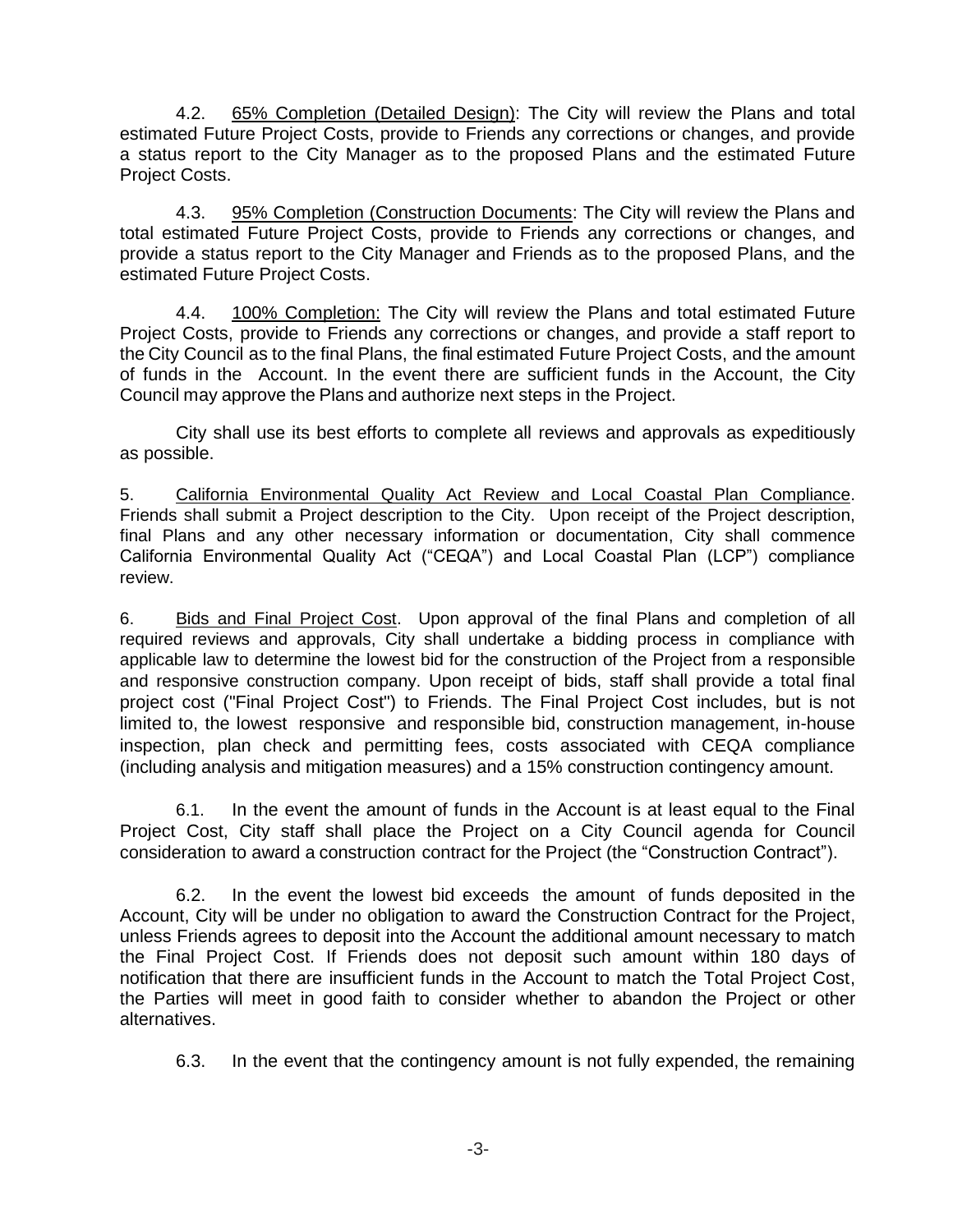amount in the Account shall be returned to the City.

7. Estimated Project Schedule. An estimated timeline and schedule for the completion of the Project ("Estimated Project Schedule") is attached hereto and incorporated herein as Exhibit C. The Estimated Project Schedule may be updated upon mutual written agreement of the Parties without amending this Agreement.

8. Irrevocable License. City grants to Friends an irrevocable license upon the terms set forth in Exhibit D, attached hereto and incorporated herein by this reference (the "Irrevocable License"), which license shall go into effect ten (10) days after completion of the Project. Such right must vest, if at all, on or prior to the date ten (10) years from the date of this Agreement.

9. Naming Rights. In consideration of the performance of this Agreement by Friends, City agrees that Friends shall have the right to select the name of the new improvements, which may include multiple names for different components of such improvements, such as the building itself, courtyards, bricks, plaques, statues, other items, and particular rooms and installations. All names are subject to final City Council approval (provided that bricks and plaques may be named for natural individuals or families as donors without City Council approval); however, City Council may delegate approval of certain categories of naming rights or locations to the City Manager. Such names shall not include any names that are discriminatory against any legally protected group of natural persons or are otherwise derogatory. Notwithstanding the above, Friends acknowledges that the MBPOA, pursuant to the MBPOA Contribution Agreement, shall have the right to name the Older Adult Space described in Recital F above, and BCHD, pursuant to the BCHD Contribution Agreement or any subsequent amendment or superseding agreement with BCHD, shall have the right to name the kitchen and community room in the New Facility.

10. Future Contribution Agreements. City and Friends anticipate further Contribution Agreements among City, Friends and other persons or entities desiring to make contributions to the completion of the Project. Any such Contribution Agreement shall require approval of the City and Friends.

11. Authorization of City Manager. In order to facilitate efficient administration of the Project, City hereby authorizes the City Manager to make all approvals and consents required under this Agreement and the Irrevocable License, including without limitation any provisions in this Agreement referencing agreement of the parties. The foregoing shall (a) not authorize the City Manager to amend this Agreement, (b) not authorize the City Manager to grant approvals or permits that by City ordinance are required to be made by other City departments, and (c) not preclude or limit Friends' right to request City Council approval of any matter under this Agreement, and the approval of any matter by the City Council shall supersede any disapproval by the City Manager.

## 12. Termination.

12.1. By Friends: In the event that City has not executed a Construction Contract and obtained all permits and consents required to commence construction by the second anniversary of the date of this Agreement, Friends shall have the right to terminate this Agreement by giving at least 30 days' written notice, unless City cures such failure within such 30-day period. If such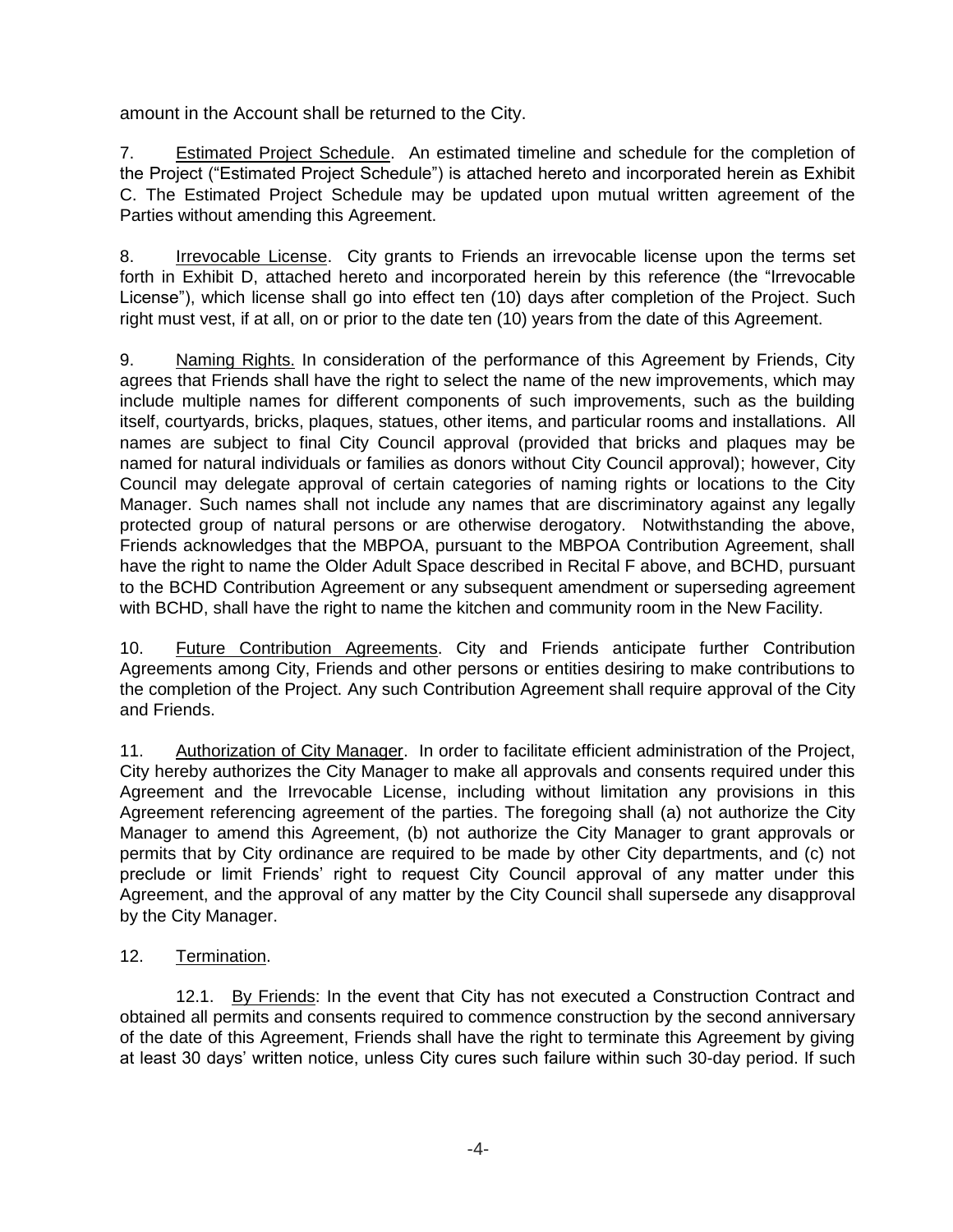termination is effective, each of Friends and City shall be entitled to the prompt return of all funds contributed by such Party that have not been expended as of the date of the notice of termination.

12.2. By City: In the event that Friends has not deposited any additional funds necessary as provided in Section 6.2 by the second anniversary of the date of this Agreement, City shall have the right to terminate this Agreement by giving at least 30 days' written notice, unless Friends cures such failure within such 30-day period. If such termination is effective, each of Friends and City shall be entitled to the prompt return of all funds distributed by such Party that have not been expended as of the date of the notice of termination.

13. Notices. Any notices, bills, invoices, etc., required by this Agreement shall be deemed received on (a) the day of delivery if delivered by hand during the receiving Party's regular business hours or by facsimile before or during the receiving Party's regular business hours; or (b) on the second business day following deposit in theUnited States mail, postage prepaid, to the addresses set forth below, or to such other addresses as the Parties may, from time to time, designate in writing pursuant to this section.

| If to City:       | City of Manhattan Beach<br>1400 Highland Avenue<br>Manhattan Beach, California 90266<br>Attn: City Manager |
|-------------------|------------------------------------------------------------------------------------------------------------|
| If to $E$ rionde: | Friends of Sonior and Scout Communit                                                                       |

If to Friends: Friends of Senior and Scout Community Center PO Box 3628 Manhattan Beach, CA 90266 Attn: Beth Gessner

14. Mediation of Disputes. If a dispute arises out of or relates to this Agreement or its breach, the Parties agree to first try in good faith to settle the dispute for a period of thirty (30) days by informal meetings and good faith discussions, and each Party agrees to meet and confer a reasonable number of times during such 30-day period. If the dispute is not resolved during such 30-day period, then either Party may initiate non-binding mediation. The Parties shall fully cooperate with one another to arrange and schedule the mediation so that it may be held and conducted as soon as possible. Mediation fees shall be divided and shared equally. If any Party (i) commences a court action or arbitration without first attempting to resolve the matter through mediation, or (ii) before commencement of a court action or arbitration, refuses to mediate after a request has been made, then that Party shall not be entitled to recover attorneys' fees, expert witness / consultants' fees, or costs, even if they would otherwise be available to that Party in such action or arbitration. In addition, any other Party shall have the right to file a petition in a court with jurisdiction to specifically enforce this mediation provision against the refusing Party(ies) and to obtain a court order compelling said refusing Party(ies) to participate in good faith in mediation; the petitioner(s) in any such proceeding shall be entitled to recover from the refusing Party(ies) reasonable attorneys' fees and costs incurred as a result of that Party's refusal, including those incurred in connection with the petition proceeding.

15. Entire Agreement. This Agreement (including any exhibits) represents the entire integrated agreement between the Parties, and supersedes all prior negotiations,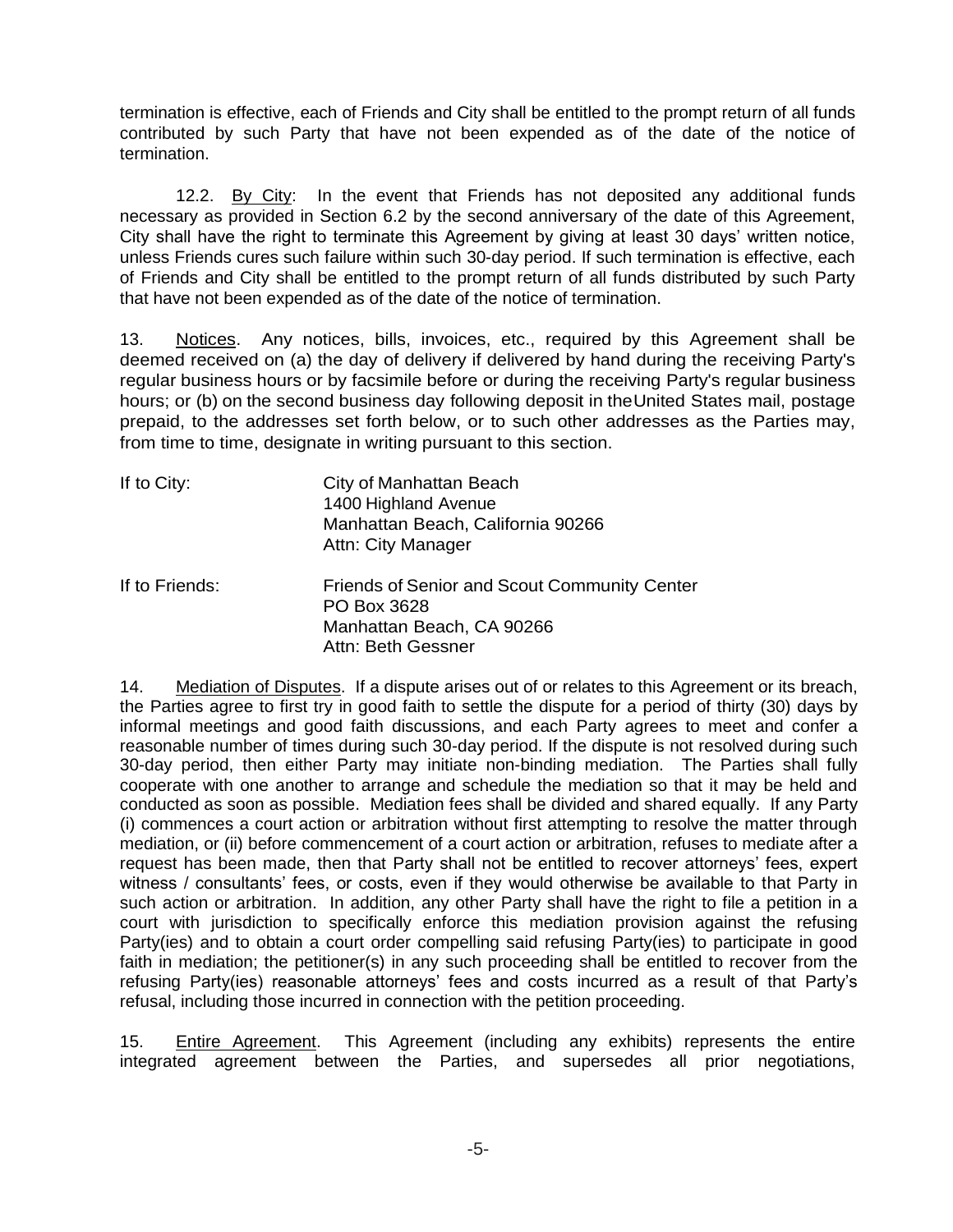representations, or agreements, either written or oral. Other than extensions granted by the City Manager, this Agreement may be amended only by a written instrument signed by all Parties.

16. Governing Law. The interpretation and implementation of this Agreement shall be governed by the domestic law of the State of California.

17. No Third-Party Benefit. No Party other than the Parties shall have any rights under this Agreement.

18. Corporate Authority. The persons executing this Agreement on behalf of the Parties warrant that they are duly authorized to execute this Agreement on behalf of said Parties and that by their execution, the Parties are formally bound to the provisions of this Agreement.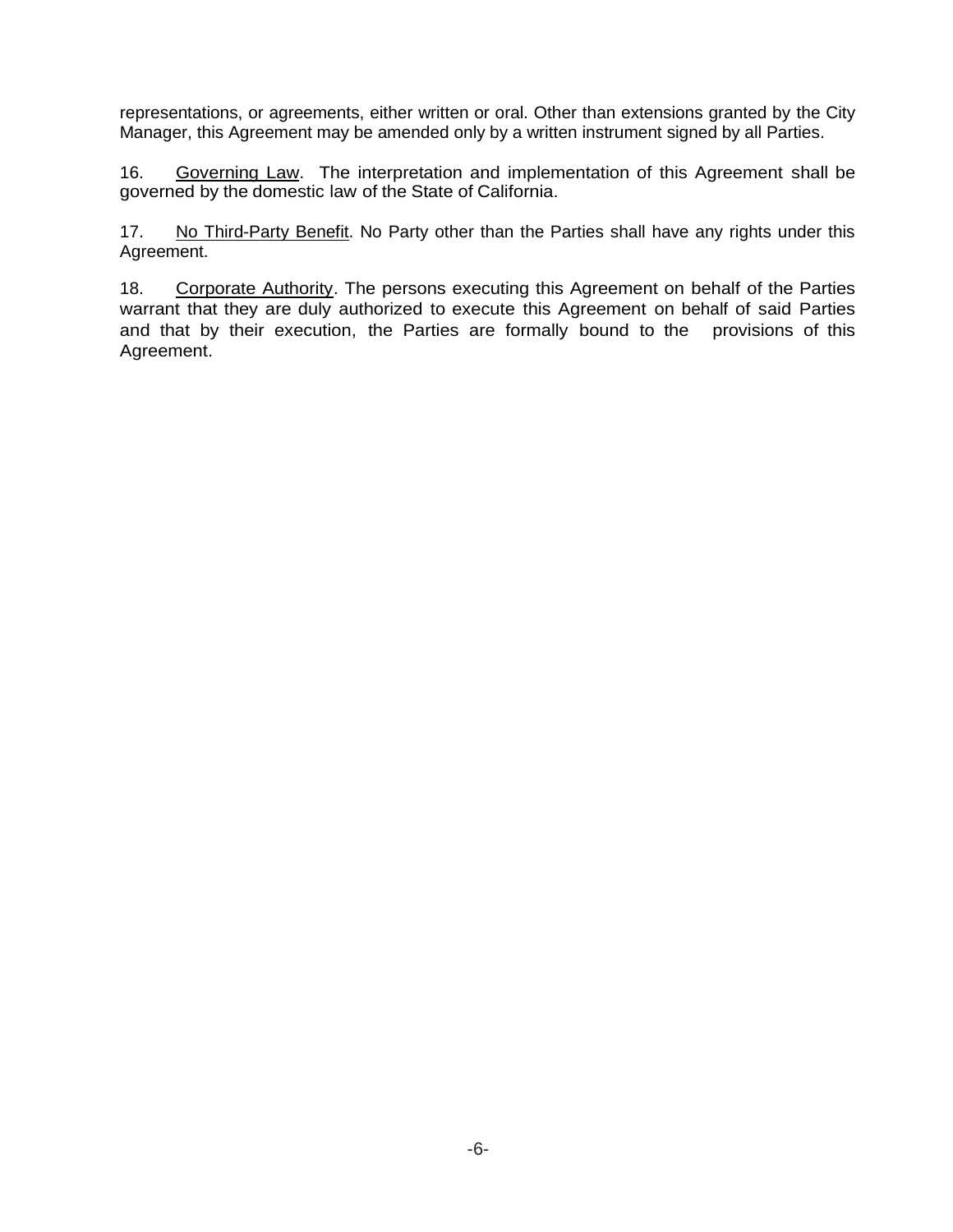EXECUTED as of the date first written above at Manhattan Beach, California.

## **CITY OF MANHATTAN BEACH**

City Manager

By: \_\_\_\_\_\_\_\_\_\_\_\_\_\_\_\_

ATTEST: \_\_\_\_\_\_\_\_\_\_\_\_\_\_\_\_\_\_\_\_\_

Liza Tamura City Clerk

APPROVED AS TO FORM:

\_\_\_\_\_\_\_\_\_\_\_\_\_\_\_\_\_\_\_\_\_

City Attorney

**FRIENDS OF SENIOR & SCOUT COMMUNITY CENTER** a non-profit corporation

| ΒY |  |  |
|----|--|--|
|    |  |  |
|    |  |  |

NAME: \_\_\_\_\_\_\_\_\_\_\_\_\_

TITLE: \_\_\_\_\_\_\_\_\_\_\_\_\_

E X H I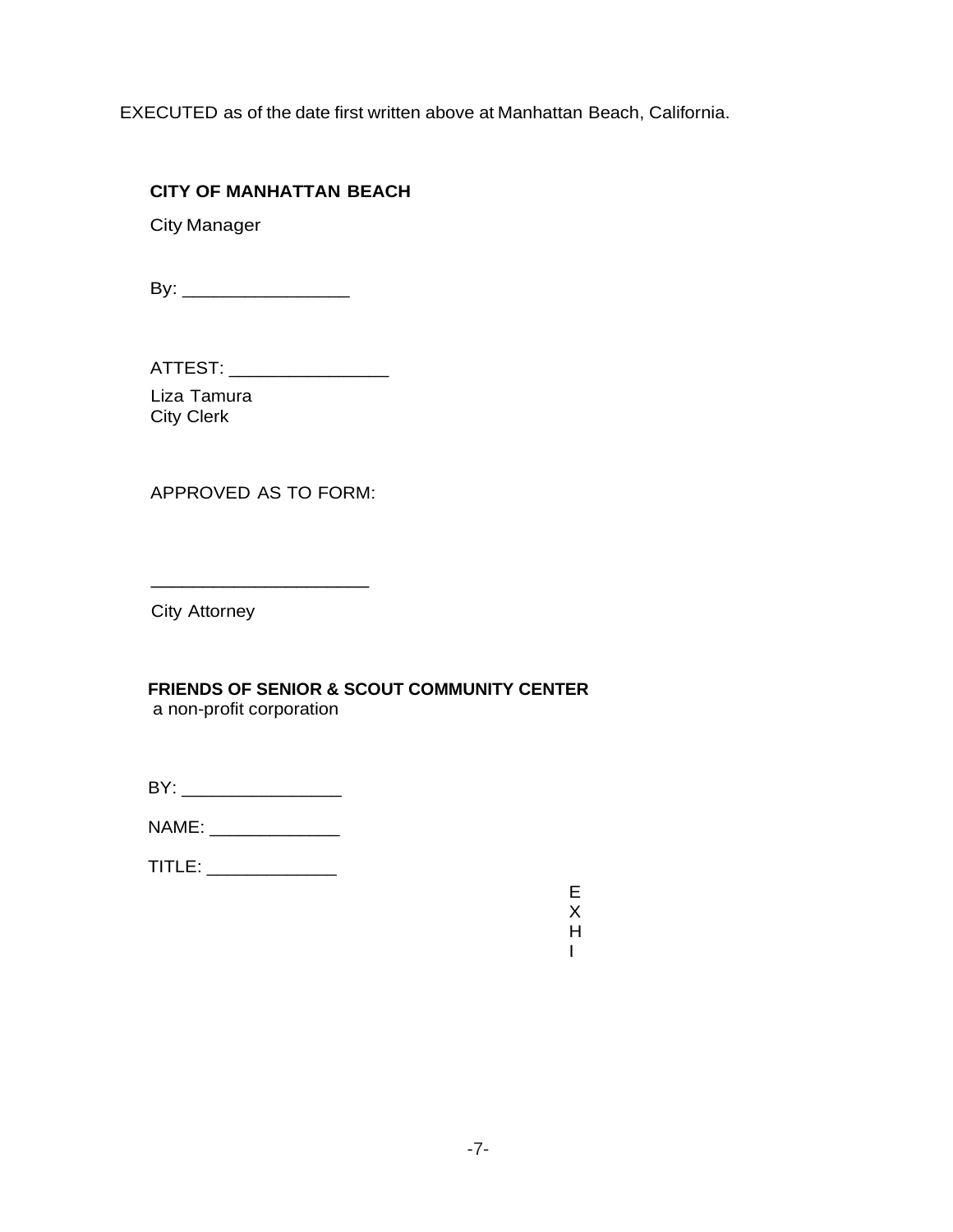Exhibit A

Project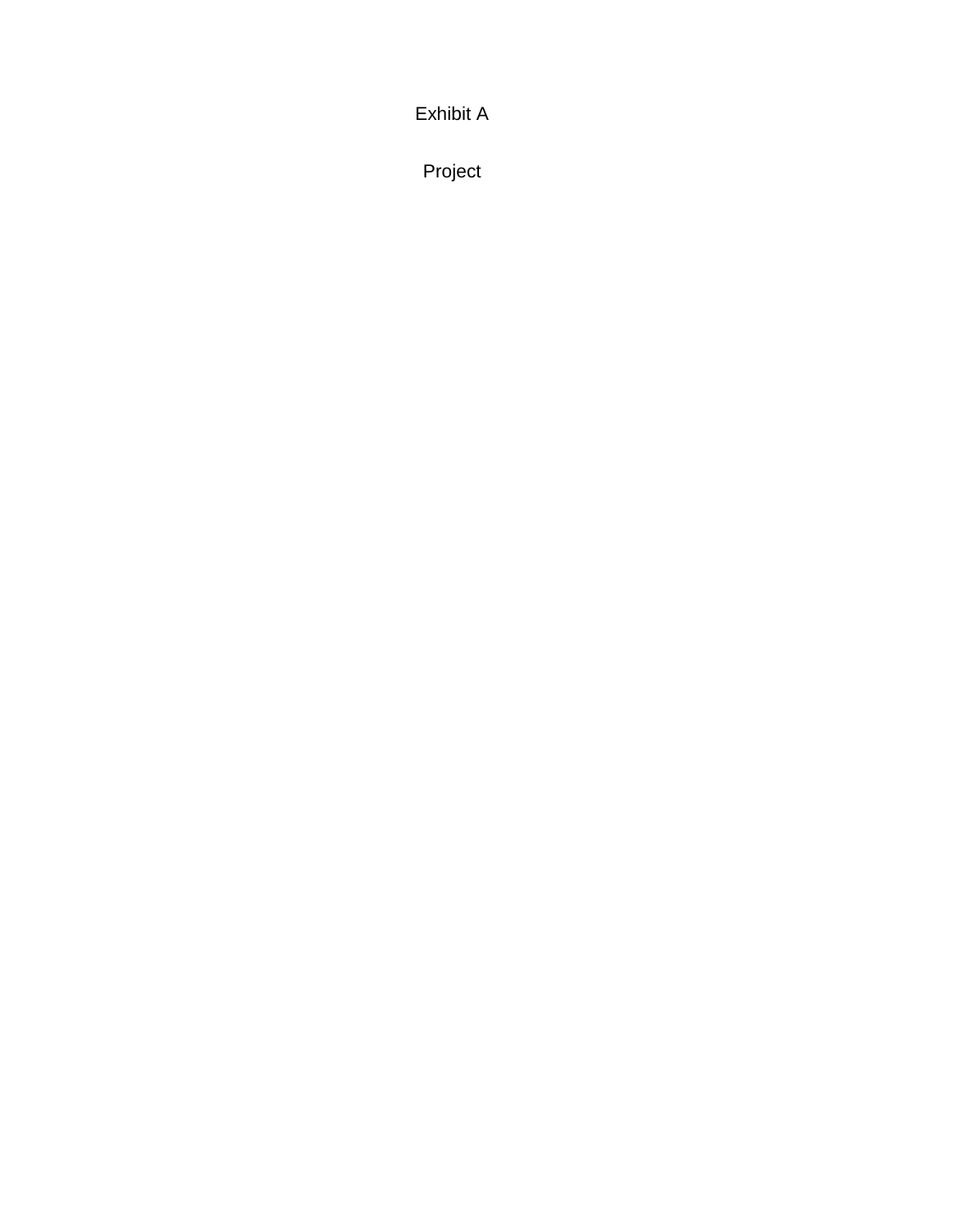Exhibit B Sources of Funds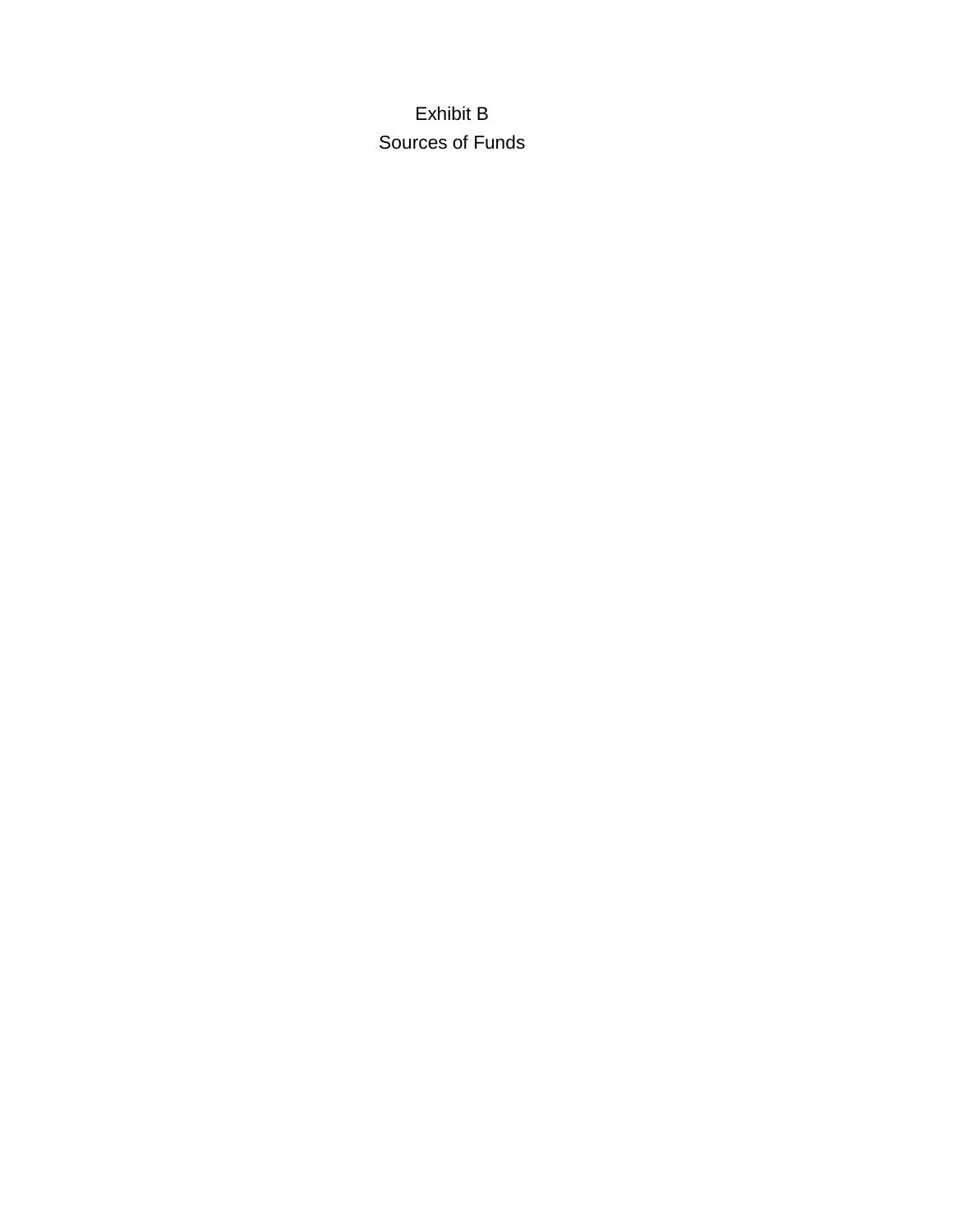Exhibit C Estimated Project Schedule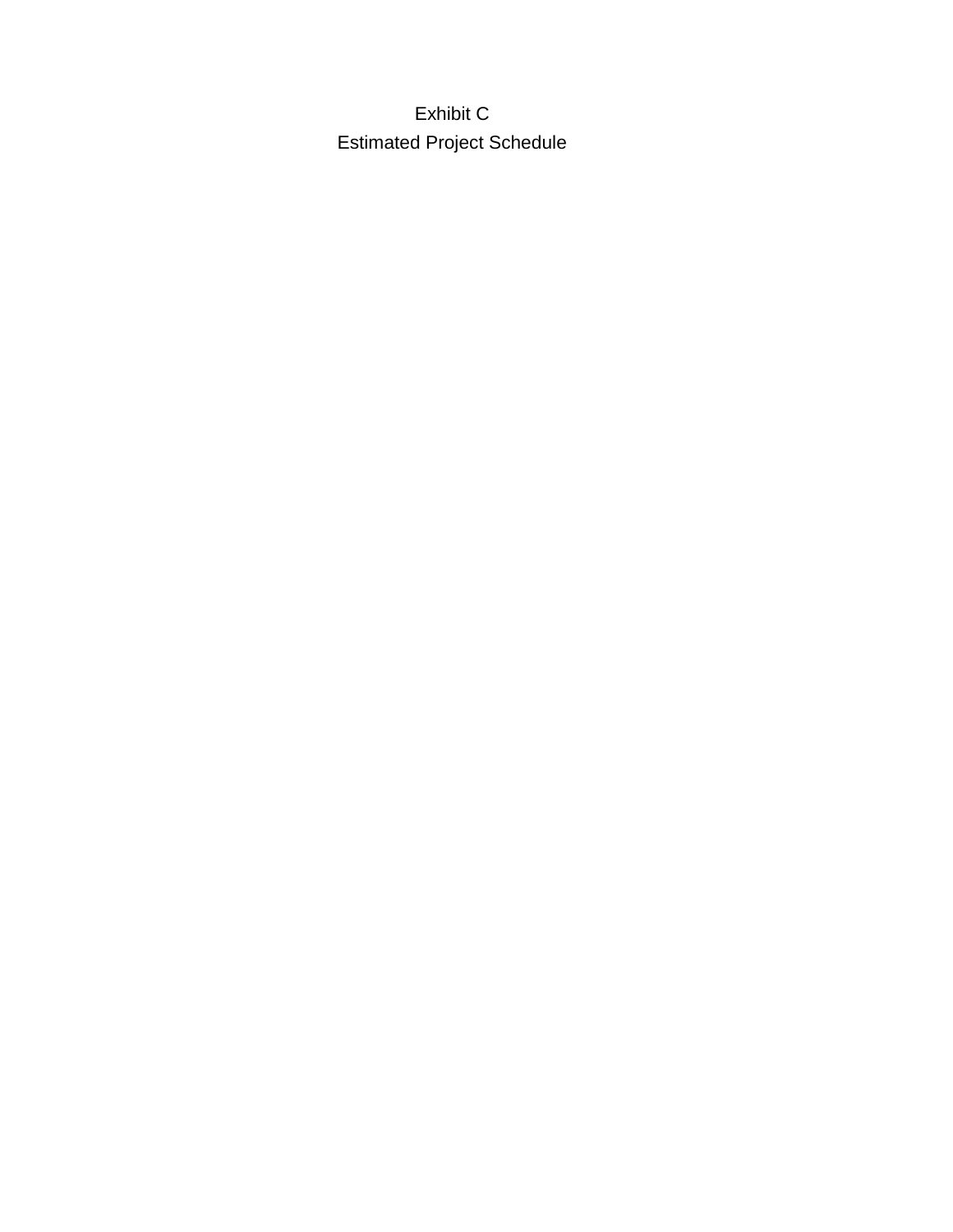# Exhibit D

## Irrevocable License

The City grants to the Friends and its designees an irrevocable license ("License") for non-exclusive use of the New Facility for a term of fifty (50) years ("Term") commencing on the date ten (10) days after completion of the Project (the "Commencement Date"), subject to the terms and conditions set forth below.

1. Fee. Friends shall pay to City One Dollar (\$1.00), in advance, on or before January 15 of each calendar year during the Term of this Agreement.

2. Repair and Maintenance. City shall keep the New Facility in good condition and repair, and Friends shall cooperate with City. City shall not be responsible for any personal property of Friends or any party using the New Facility by reason of the grant of the License pursuant to this Agreement.

3. Signage. During the Term, Friends shall have the non-exclusive right to display signage that conforms to City standards and has been approved by the City in writing in advance of installation. Signage shall be installed pursuant to City standards and practices.

4. Damage and Destruction. In the event the New Facility is damaged or destroyed by casualty of any type or kind, City shall repair such damage with reasonable diligence. Notwithstanding the foregoing:

(a) If such damage or destruction occurs more than 25 years after the Commencement Date, and Friends and Friends Users (as defined below) have not used the Facility on a weekly basis for the 12 month period preceding such damage, then if City determines that the needs of City do not require the use of the Facility, City shall not be obligated to repair such damage, and in such event City shall give Friends written notice of such election within ninety (90) days after the occurrence of the damage or destruction. Any repairs or reconstruction shall comply with all applicable laws, statutes and ordinances. If City elects not to repair or rebuild in accordance with the foregoing, City shall use reasonable efforts to accommodate Friends Users in other facilities owned or controlled by City.

(b) If City is otherwise required to repair the damage or reconstruct, but the City's requirements have materially changed, the City shall have the right to build a new facility, or reconfigure an existing facility, that accommodates Friends' needs and the City's new requirements. The parties shall meet and confer to discuss such replacement facility.

(c) The completion of any repair or reconstruction shall be subject to delays beyond the reasonable control of City, including without limitation fire or other casualty, pandemic, supply chain delays or civil unrest.

5. Assignment. In no event shall Friends assign any of its rights under this License or permit any other party to use any portion of the New Facility without